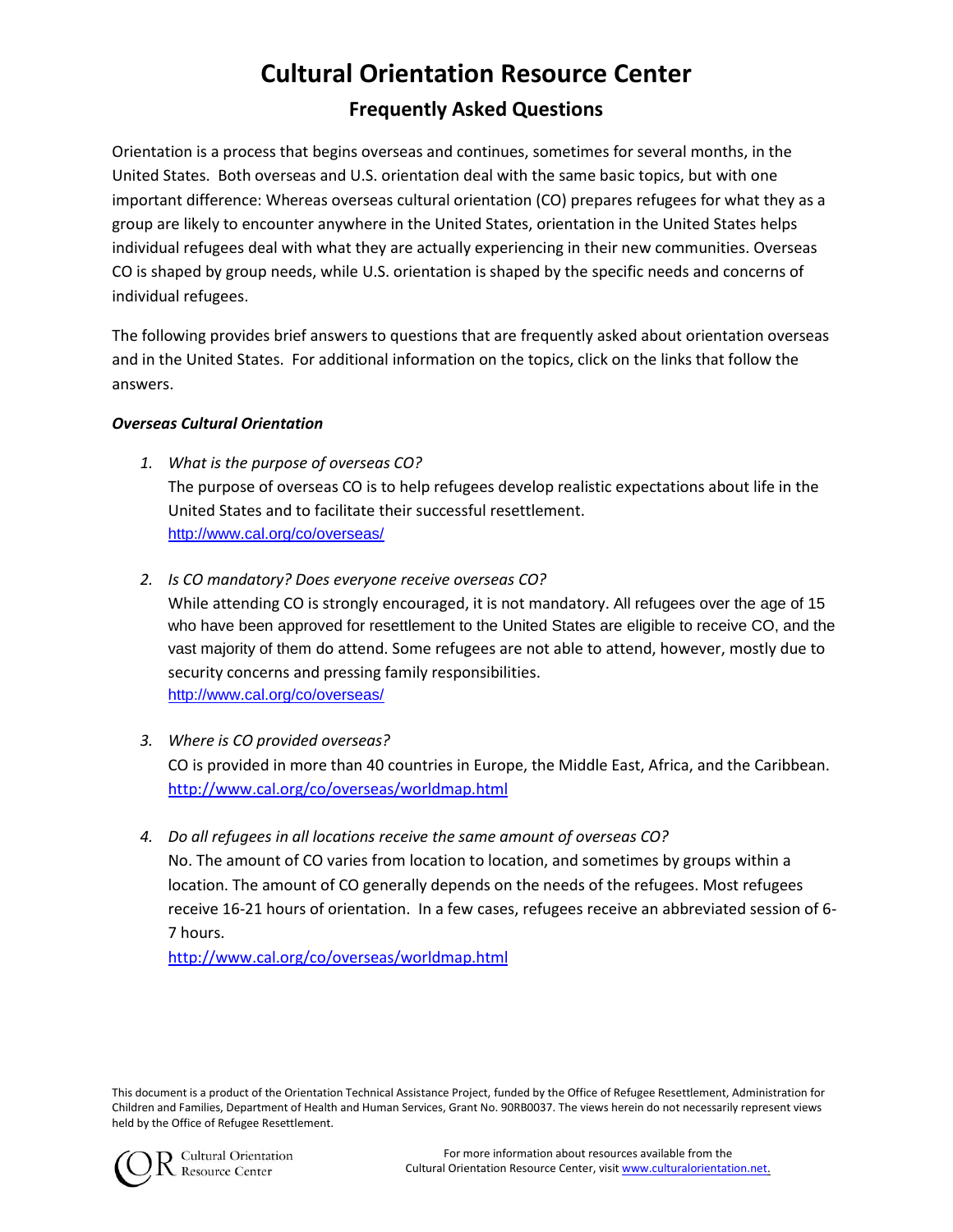### *5. What is the content of overseas CO?*

Overseas CO covers 11 topics on processing, travel, and resettlement: Pre-Departure Processing, Role of the Resettlement Agency, Housing, Employment, Transportation, Education, Health, Money Management, Rights and Responsibilities, Cultural Adjustment, and Travel. <http://www.cal.org/co/publications/welcome.html>

- *6. Does CO vary by population, or does everybody receive the same instruction?* All groups receive instruction on the same 11 topics, but instruction, and instructional methodology, is tailored to each group's background, interests, and concerns. For example, a group that includes many highly educated urban professionals has different employment needs and interests than a group of farmers with little or no formal education. See Overseas CO Program highlights, such as [http://www.cal.org/co/overseas/highlight/IOM\\_MOS-CA\\_and\\_Europe.html](http://www.cal.org/co/overseas/highlight/IOM_MOS-CA_and_Europe.html)
- *7. What materials do CO programs overseas use?*

Each overseas CO program develops its own material. The basic foundation for their content is *Welcome to the United States: A Guidebook for Refugees*. Available in 14 languages (in addition to English), the guidebook provides refugees with basic information about what they will encounter in their first months in the United States.

<http://www.cal.org/co/publications/welcome.html>

Each overseas CO program tailors its material to use with the various populations they serve. For example, programs will emphasize visual materials with preliterate participants, but may use a student workbook with literate participants.

Other resources used by the overseas programs include the *Overseas Service Provider Toolkit*, containing lesson plans developed by CO providers overseas, and three videos produced for the program. One of the videos (*Welcome to the United States: Refugee Orientation*) reinforces the main points in the guidebook, and the other two (*A New Day: Refugee Families in the United Stat*es and *Be Who You Are: Refugee Youth in the United States*) address family and youth issues.

<http://www.cal.org/co/lessonplans/index.html> <http://www.cal.org/co/publications/orientation.html> <http://www.cal.org/co/publications/anewday.html>

This document is a product of the Orientation Technical Assistance Project, funded by the Office of Refugee Resettlement, Administration for Children and Families, Department of Health and Human Services, Grant No. 90RB0037. The views herein do not necessarily represent views held by the Office of Refugee Resettlement.



**O** Cultural Orientation Resource Center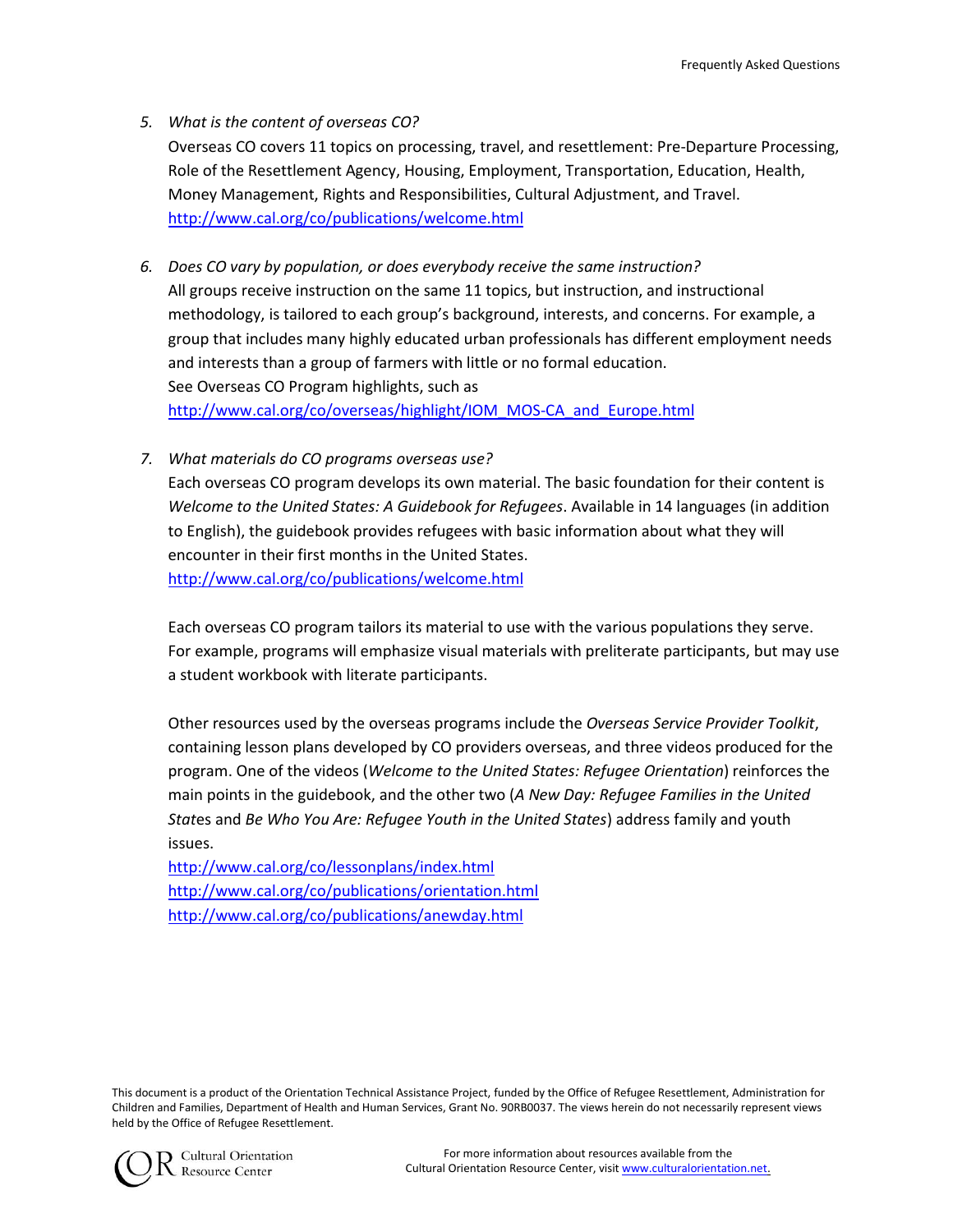*8. What resources for orientation design and delivery are available?* A valuable resource for overseas orientation providers is the [Overseas Service Provider Toolkit,](http://www.cal.org/co/overseas/toolkit/index.html) containing lesson plans, effective practices, and tools for trainers developed and used by various overseas CO programs.

A similar toolkit developed by orientation specialists in collaboration with orientation providers around the United States, the [Domestic Service Providers Toolkit](http://www.cal.org/co/domestic/index.html) may also be of use to overseas orientation providers.

<http://www.cal.org/co/lessonplans/index.html>

*9. How can I find out about work opportunities in overseas CO?*

Contact the agencies that provide orientation overseas. Most of the providers are international or U.S.-based agencies. The agencies are funded by the U.S. Department of State's Bureau of Population, Refugees, and Migration (PRM), and have extensive experience in refugee resettlement and education.

<http://www.cal.org/co/overseas/worldmap.html>

#### *Domestic Orientation*

- *1. What is the purpose of domestic orientation?* The purpose of domestic orientation is to help refugees adapt as quickly and as smoothly as possible to their new communities in the United States. <http://www.cal.org/co/domestic/>
- *2. What are the requirements for domestic orientation provision in the United States?* Orientation is part of the Resettlement and Placement (R&P) services that resettlement agencies are required (by contractual agreement with the Department of State) to provide to newly resettled refugees. Refugees are required to receive orientation to housing and personal safety within 5 working days of their arrival, and orientation on other topics within 30 days of arrival.

<http://www.cal.org/co/domestic/>

Asylees, entrants, and other populations eligible for services from the Department of Health and Human Services/Administration for Children and Families/Office of Refugee Resettlement do not necessarily receive orientation, however.

This document is a product of the Orientation Technical Assistance Project, funded by the Office of Refugee Resettlement, Administration for Children and Families, Department of Health and Human Services, Grant No. 90RB0037. The views herein do not necessarily represent views held by the Office of Refugee Resettlement.



Cultural Orientation Resource Center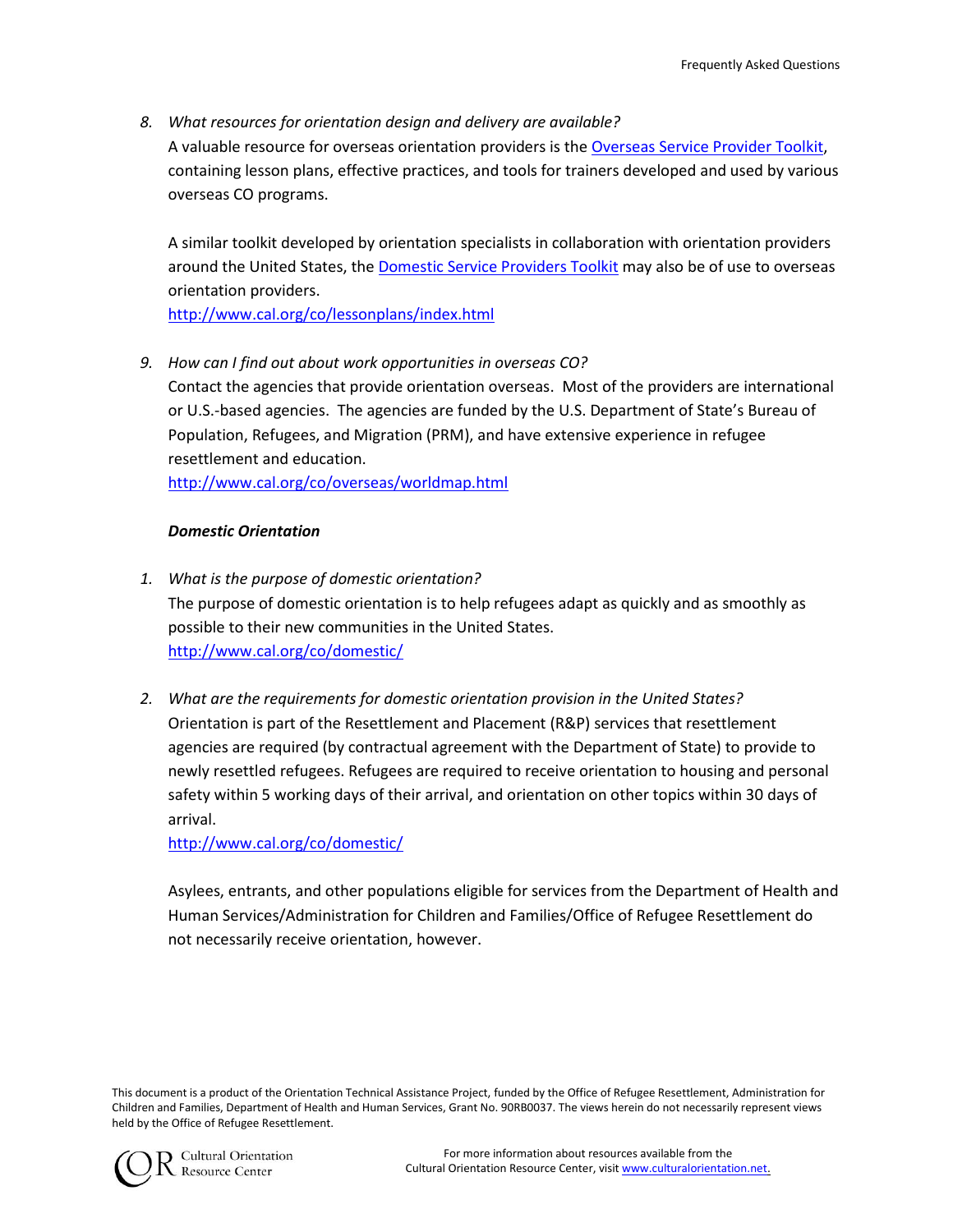*3. What is the content of the domestic orientation required by the R&P program?* As with overseas CO, the content of orientation is based upon *Welcome to the United States: A Guidebook for Refugees*, with the exception of the processing and travel sections. As such, the topics are Role of the Resettlement Agency, Housing, Employment, Transportation, Education, Health, Money Management, Rights and Responsibilities, and Cultural Adjustment. Also as with overseas CO, the emphasis placed upon different topics will depend upon the needs of the client.

<http://www.cal.org/co/publications/welcome.html>

*4. How do local resettlement agencies provide orientation?*

Most resettlement agencies use a case management model for orientation. With this model, resettlement services, including orientation, are provided to each refugee, or refugee family, by a case manager. Most orientation is conducted either in family groups or one-on-one, and case managers convey information through discussion, interviews, hands-on demonstrations, conversation, and question-and-answer sessions.

However, many agencies either complement, or have replaced, this case management model with workshop or classroom models for orientation that use staff or designated trainers.

Typically orientation is provided in the context of real-life situations and needs. For example, health orientation is conducted when addressing refugees' pressing health needs, and employment orientation is done as part of an actual job search.

Resettlement agencies may also provide orientation outside of the context of the R&P program, through case management, workshops, social programs, and so forth. [http://www.cal.org/co/domestic/toolkit/program\\_descriptions/index.html](http://www.cal.org/co/domestic/toolkit/program_descriptions/index.html)

### *5. Do others in the receiving communities provide orientation? How?*

A host of other organizations and individuals in the communities provide orientation, formally and informally. Ethnic and other community-based organizations are an important source of orientation. Employment counselors provide one-on-one orientation to the workplace, and ESL teachers teach basic lifeskills—e.g., how to open a bank account or sit a job interview—in the context of language instruction. Community health, housing, and police departments also provide important information to newcomers about their services.

<http://www.cal.org/co/domestic/>

This document is a product of the Orientation Technical Assistance Project, funded by the Office of Refugee Resettlement, Administration for Children and Families, Department of Health and Human Services, Grant No. 90RB0037. The views herein do not necessarily represent views held by the Office of Refugee Resettlement.



**O** Cultural Orientation **Resource Center**